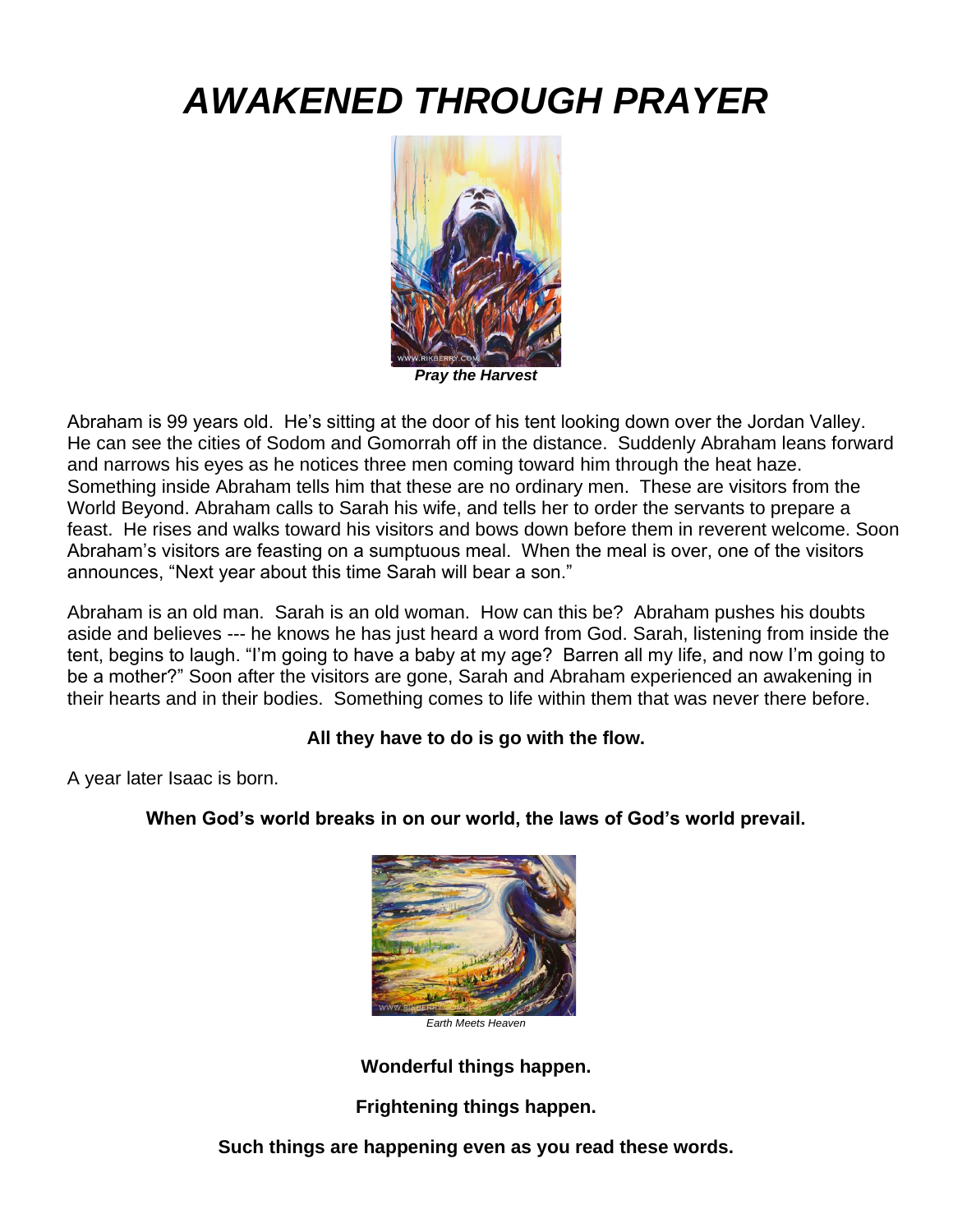Suppose those three men come to visit your church and mine next Sunday. They announce, "Next year about this time this church will be filled to capacity week after week with men and women crucified with Christ---servants of the kingdom whose hearts burn with fire."

Would we laugh like Sarah did?

Yet soon after we've heard the promise there is an awakening among us, like the one that came to Abraham and Sarah.

Next year about this time our churches are not only full week after week, everybody's focused and on fire with zeal as never before.

God's promise to Abraham was followed by an awakening.

### **When God makes a promise to us, he confirms it with an awakening.**

May God give us ears to hear the promise and hearts to obey the command that comes with it.

One day Jesus looked out over a crowd of people and was moved with compassion. Jesus turned to his disciples and said, "See these people? You're not just looking at a crowd of needy souls, you're looking at a harvest for the Kingdom of God."

\_\_\_\_\_\_\_\_\_\_\_\_\_\_\_\_\_\_\_\_\_\_\_\_

*When he saw the crowds, he had compassion for them, for they were harassed and helpless, like sheep without a shepherd. Then he said to his disciples, "The harvest is plentiful, but the laborers are few; pray therefore the Lord of the harvest to send out laborers into his harvest."*

*Matthew 9*

## **Pray for laborers**

"Pray for laborers" was not an after-thought, it was a command.

It was at this point that Jesus gave these men authority to heal the sick and speak with grace, and sent them out into a harvest for his Kingdom which continues to this day.

\_\_\_\_\_\_\_\_\_\_\_\_\_\_\_\_\_



"*The harvest is plentiful, but the laborers are few; pray therefore the Lord of the harvest to send out laborers into his harvest."*

There is a harvest out there that has been assigned to us.

And it begins with the command,

### "**Pray for laborers."**

Once we start praying for laborers, the Lord awakens in us the authority of heaven.

Soon we are not just *praying* for laborers, we *are* laborers.

*Send us to Harvest*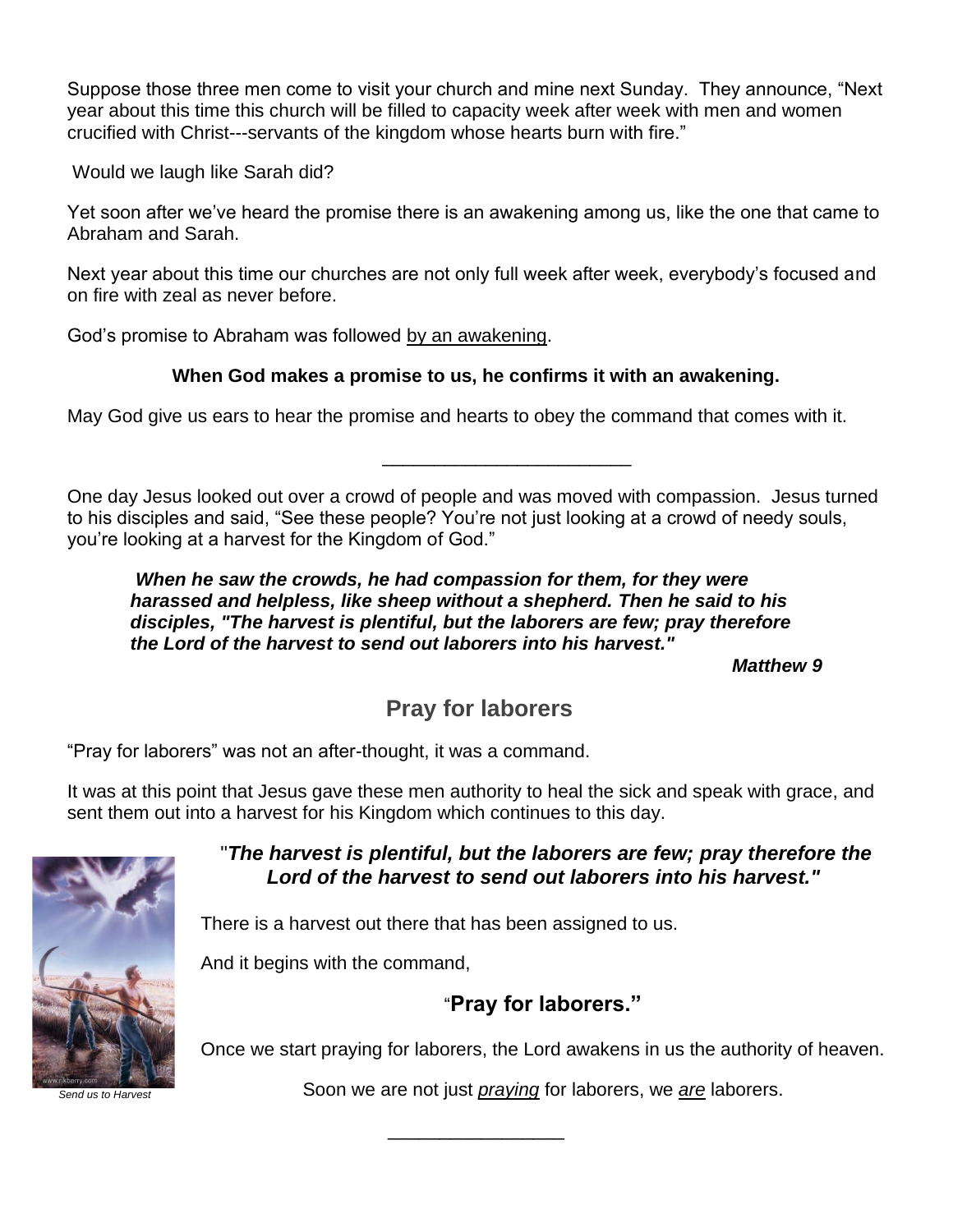Imagine that all the people in your church and mine are suddenly transported to a far-away island. The inhabitants are poor and half-starved even though this island has all the amenities we enjoy. The supermarkets are stoked with good food, but who can afford it?

The governor of the island lives in a luxurious mansion. He and his associates are loaded with money and control the island like Mafia bosses, making sure the citizens remain poor.

As soon as we arrive, each of us is given a satchel full of money. Thousands and thousands of dollars are stacked in hundred dollar bills.

Our job is to give this money to the struggling citizens without drawing attention to ourselves.

You go into a coffee shop and sit at a table with some local folks. You slip each of them \$1,000, order them to tell no one, and leave.

You get on a bus, sit next to a mother with a baby on her lap, and pass her \$1,000, and get off at the next stop.

You visit a supermarket and move through the aisles, slipping money to shoppers and ducking down another aisle before they can ask questions.

Every morning we are each given a new stash of hundred dollar bills to spread out through the populace. Every evening we come back with our satchels empty.

Within days the island is transformed. The Governor and his Mafia buddies are scratching their heads in fear and wonder. People now have hope. They begin to figure out ways to make a decent living. They are no longer under the thumb of the Governor and his gang of thieves.

The people on that island were harassed and helpless, like sheep without a shepherd. And we harvested them into a better life by the power of the One who gave us all that money.

### "*The harvest is plentiful, but the laborers are few; pray therefore the Lord of the harvest to send out laborers into his harvest."*

\_\_\_\_\_\_\_\_\_\_\_\_\_\_\_\_\_\_\_\_\_

So we pray for laborers.

As we pray for laborers a strange thing happens. The Lord comes along and says, "Your prayers are answered. I'm sending *you* out into the harvest. I'm giving you everything you need to get the job done."

Instead of a satchel of cash the Lord pours the power of his Spirit into us as never before.

No doubt we've all done good things for people throughout our lives.

But now the good things the Spirit guides us to do are drenched in the power of heaven as never before.



*Dance of the Harvest*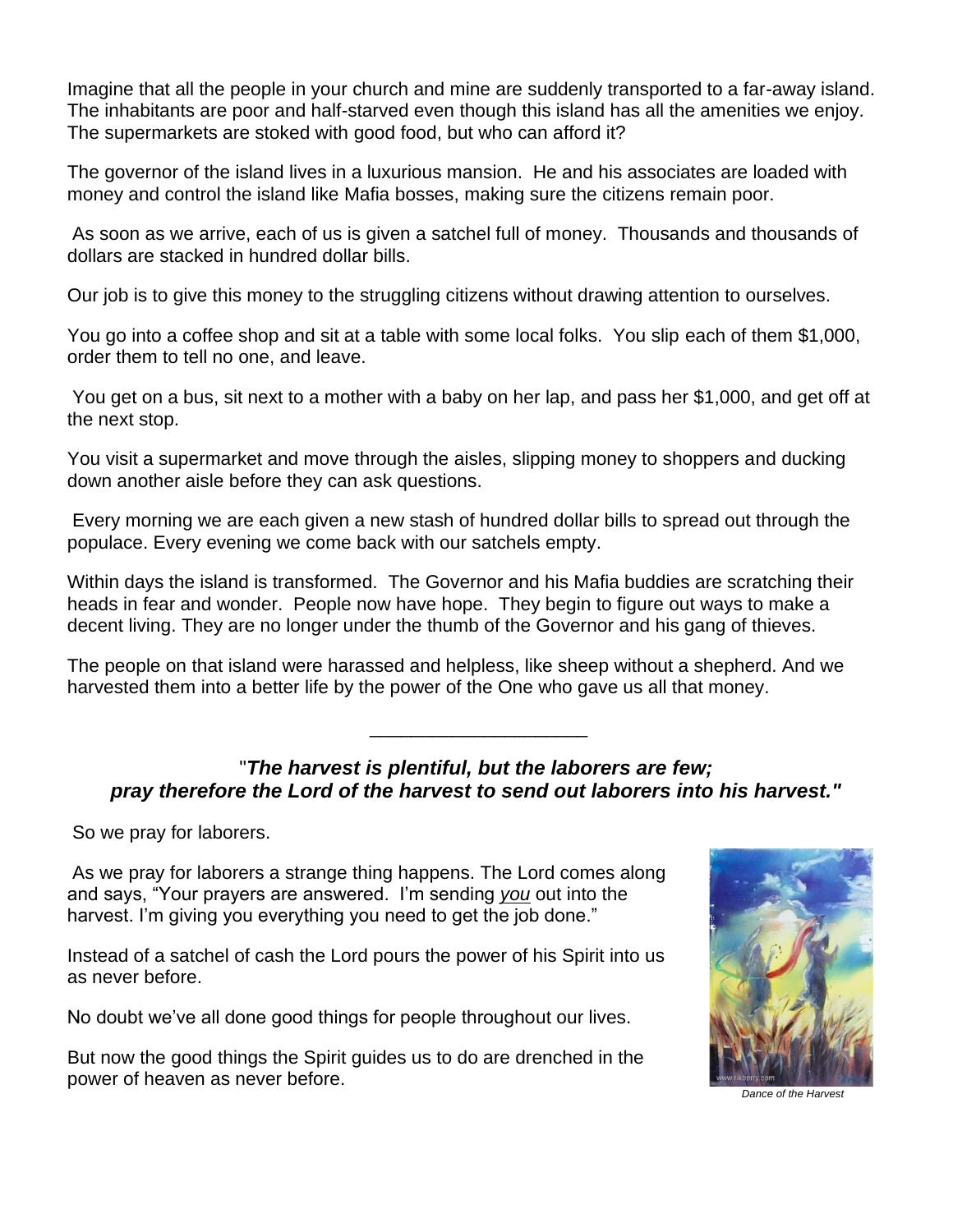*"You are the light of the world. A city set on a hill cannot be hid.*

*Nor do men light a lamp and put it under a bushel, but on a stand, and it gives light to all in the house.*

Let your light so shine before men, that they may see your good works and *give glory to your Father who is in heaven."*

 *Matthew 5*

Maybe it's just listening to someone bare their soul in a coffee shop. Maybe we slip a few bucks to someone to help with groceries. Maybe we provide a ride to the doctor.

Through simple deeds people are being touched by the power of the cross and drawn toward the light.

And now our deeds are followed by words.

Where did those words come from?

*The Lord GOD has given me the tongue of those who are taught, that I may know how to sustain with a word him that is weary.*

*Morning by morning he wakens, he wakens my ear to hear as those who are taught.*

*Isaiah 50* 

It could be a conversation at a bus stop. A few words of comfort given to a child crying on a street corner. A chance meeting with an old friend---or an old enemy.

We don't ask people if they're saved.

We give them an encouraging word, as God sends people across our path.



*The Dead Raised*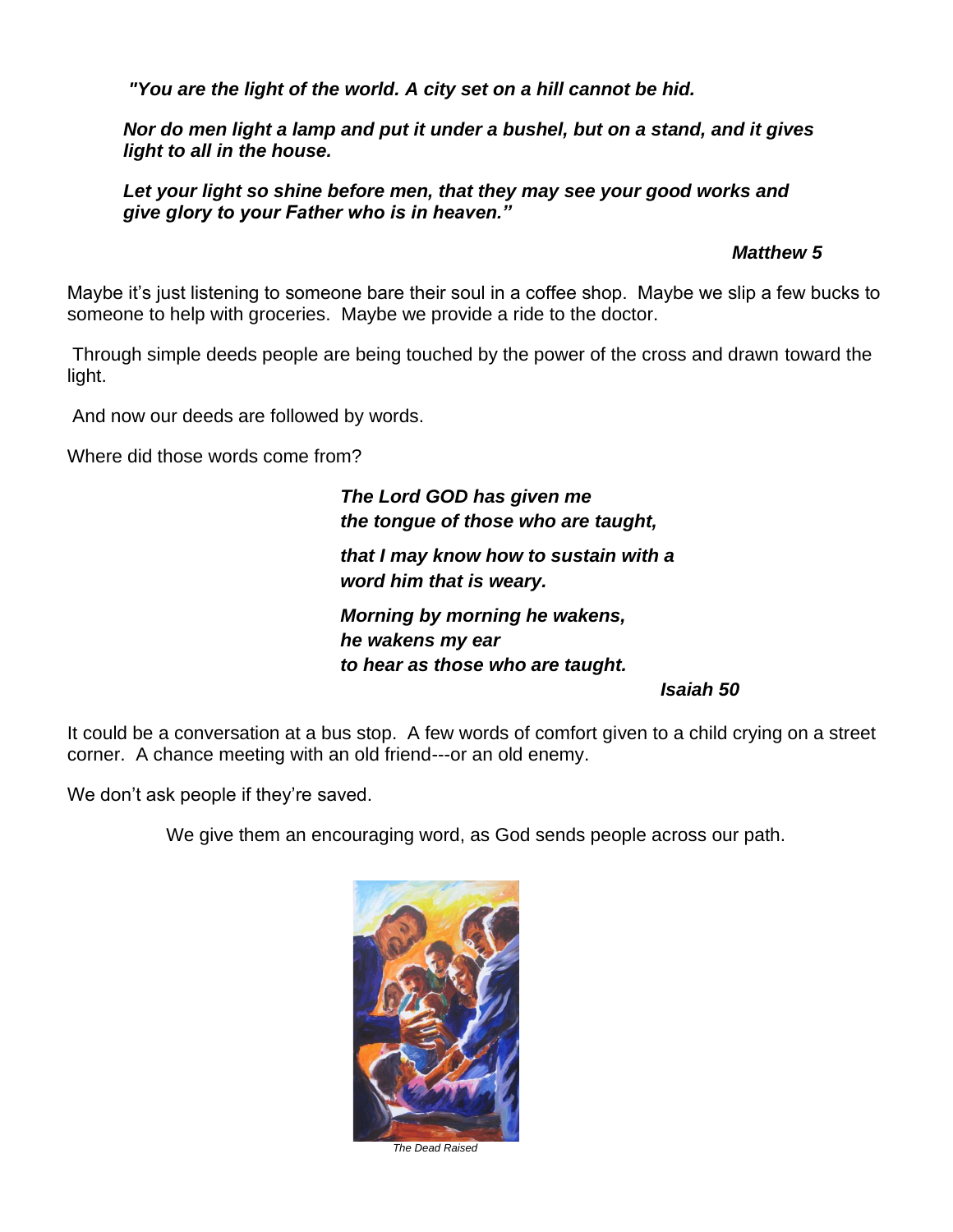To our surprise an old acquaintance says, "Do you really believe in God?" Or they ask, "How do you know that Jesus rose from the dead?" And instead of racking our brains to figure out how to answer, the words we need just come to us.

Instead of getting a fresh stash of cash each morning to spread around that troubled island, we get fresh words from God every day.

### *"Morning by morning he wakens my ear to hear as those who are taught."*

Every morning we get a fresh supply of living words as we go into our room and shut the door, and pray.

*Suppose you have a secret spring in your bedroom closet that bubbles up with life-giving water. One drink from this spring each day has kept you young and strong for 300 years and you still look like you're only 35. Would you complain, "Oh I have to go get another drink from that spring today!"?*

So now we drink the living water of God's Spirit every day, listening to his words, offering up our prayers, interceding for each other.



*Loosed on Earth*

\_\_\_\_\_\_\_\_\_\_\_\_\_\_\_\_\_\_\_\_\_\_

And out we come each day with a fresh supply of life for those who need a sustaining word.

The three men who promised a son to Abraham and Sarah, followed that promise with an awakening in their bodies and their souls.

When God makes a promise, it's always followed by an awakening in those who believe the promise.

If God is promising us a harvest, we, too, can expect an awakening.